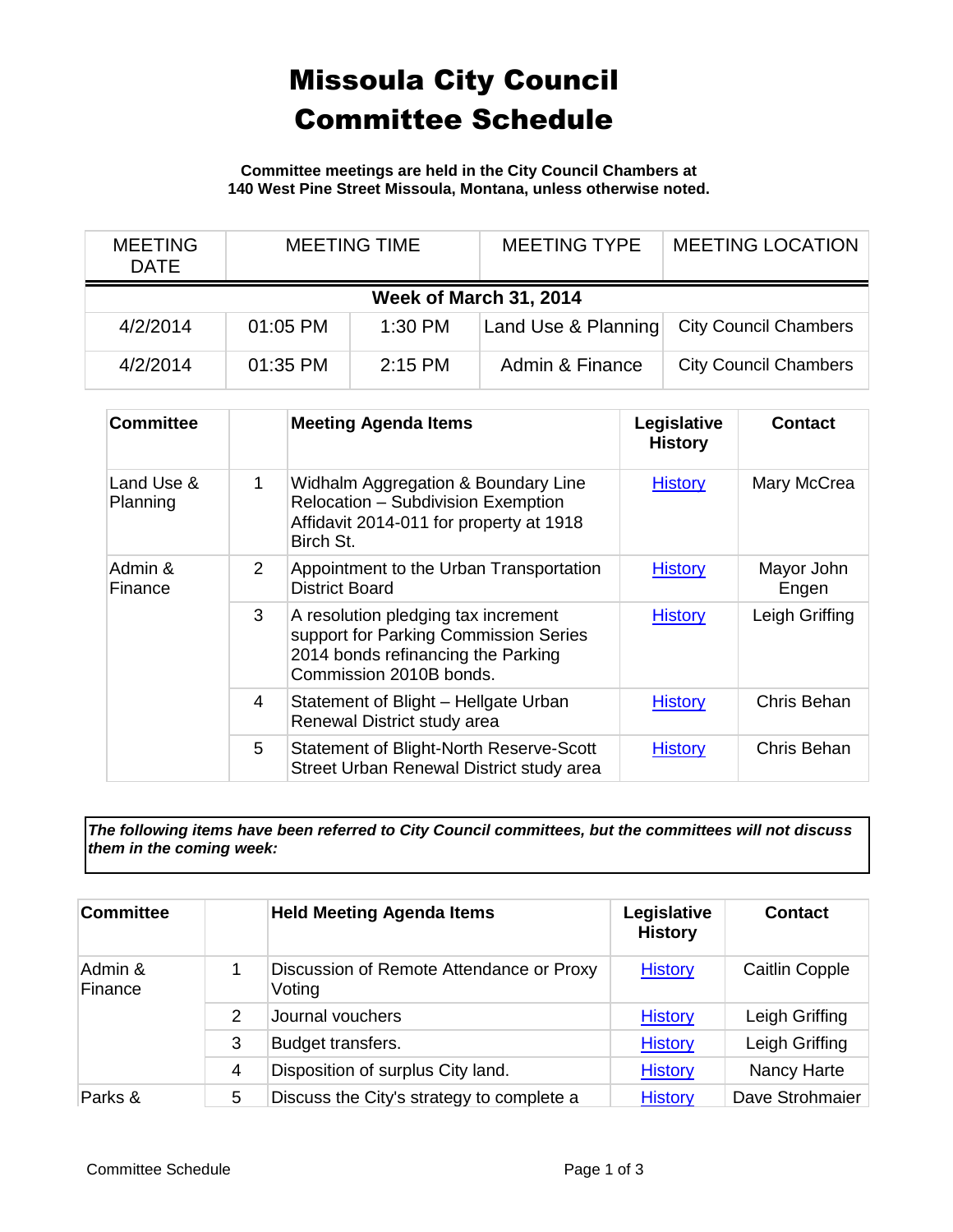## Missoula City Council Committee Schedule

**Committee meetings are held in the City Council Chambers at 140 West Pine Street Missoula, Montana, unless otherwise noted.**

| Conservation            |                | boundary survey of Greenough Park.                                                                                                                                                               |                |                                    |
|-------------------------|----------------|--------------------------------------------------------------------------------------------------------------------------------------------------------------------------------------------------|----------------|------------------------------------|
|                         | $6\phantom{1}$ | Agreement for lighting the Madison St.<br>Pedestrian Bridge                                                                                                                                      | <b>History</b> | Donna Gaukler                      |
|                         | $\overline{7}$ | Dogs In City Cemetery                                                                                                                                                                            | <b>History</b> | <b>Ed Childers</b>                 |
| Comm. of the<br>Whole   | 8              | Propose the City Council be a member unit<br>of the Missoula Chamber of Commerce.                                                                                                                | <b>History</b> | <b>Caitlin Copple</b>              |
|                         | 9              | Every Voice Engaged--A Municipal Gaming<br>Tool to engage the public in budget<br>prioritization                                                                                                 | <b>History</b> | <b>Caitlin Copple</b>              |
|                         | 10             | Updates from Council representatives on<br>the Health Board, Community Forum,<br><b>Transportation Policy Coordinating</b><br>Committee, other boards and commissions<br>as necessary. (Ongoing) | <b>History</b> | <b>Marilyn Marler</b>              |
|                         | 11             | Update from Missoula Economic<br>Partnership President/CEO James Grunke                                                                                                                          | <b>History</b> | <b>Marilyn Marler</b>              |
|                         | 12             | Bi-annual meeting with the Chamber of<br>Commerce                                                                                                                                                | <b>History</b> | <b>Marilyn Marler</b>              |
|                         | 13             | Conference updates and information<br>sharing                                                                                                                                                    | <b>History</b> | <b>Marilyn Marler</b>              |
| Land Use &<br>Planning  | 14             | Annexation, (see separate list at City Clerk's<br>Office for pending annexations) (Ongoing in<br>committee)                                                                                      | <b>History</b> | Marty Rehbein                      |
|                         | 15             | Discussion of City planning issues with<br>members of the Planning Board.                                                                                                                        | <b>History</b> | <b>Bob Jaffe</b>                   |
|                         | 16             | Floodplain Permit Variance Request for<br><b>Orchard Homes Ditch Company</b>                                                                                                                     | <b>History</b> | <b>Wade Humphries</b>              |
| Pub. Safety &<br>Health | 17             | Health Department update.                                                                                                                                                                        | <b>History</b> | Ellen Leahy                        |
|                         | 18             | Fire Department update.                                                                                                                                                                          | <b>History</b> | Jason Diehl                        |
|                         | 19             | Discussion of sexual assault prevention<br>campaign and consideration of unfunded<br>crime victim advocate urban outreach<br>position.                                                           | <b>History</b> | <b>Caitlin Copple</b>              |
|                         | 20             | Safety aspects of management of the urban<br>deer population in the city of Missoula.                                                                                                            | <b>History</b> | Dick Haines, Jon<br><b>Wilkins</b> |
|                         | 21             | Discussion with Crime Victim Advocate<br>Office.                                                                                                                                                 | <b>History</b> | Jon Wilkins                        |
|                         | 22             | Air quality issues related to railroad<br>operations in and through Missoula.                                                                                                                    | <b>History</b> | Dave Strohmaier                    |